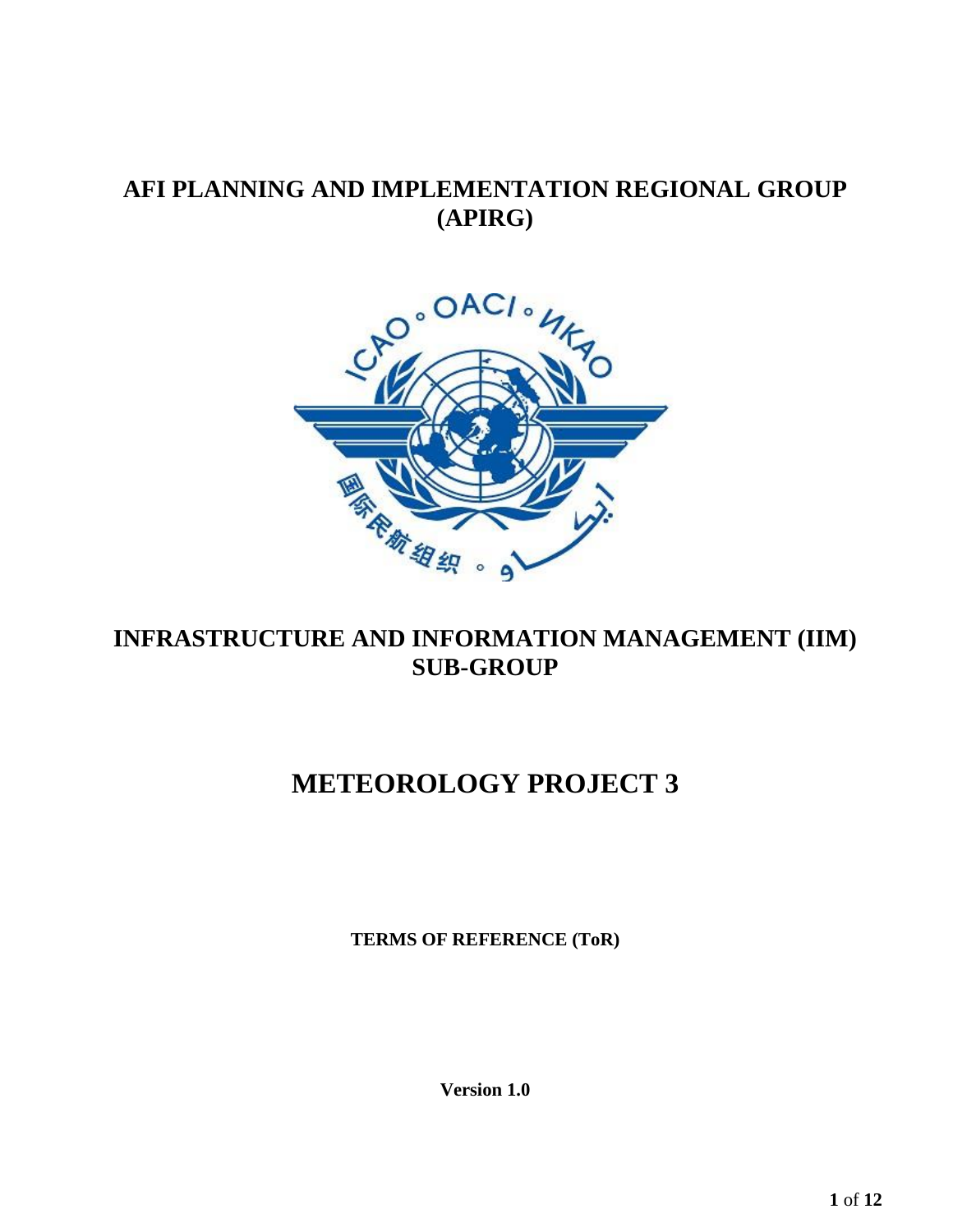# **REVISION INDEX SHEET**

| Version | <b>Revision</b> | Date                                                                         | <b>Reason for Change</b>                         | <b>Affected</b><br>Pages |
|---------|-----------------|------------------------------------------------------------------------------|--------------------------------------------------|--------------------------|
|         |                 | $\sim$ $\sim$ $\sim$ $\sim$<br>$^{\prime}$ 06/<br>$\mathcal{L}(\mathcal{V})$ | $\overline{\phantom{a}}$<br>Edition<br>. Hiret : | ער                       |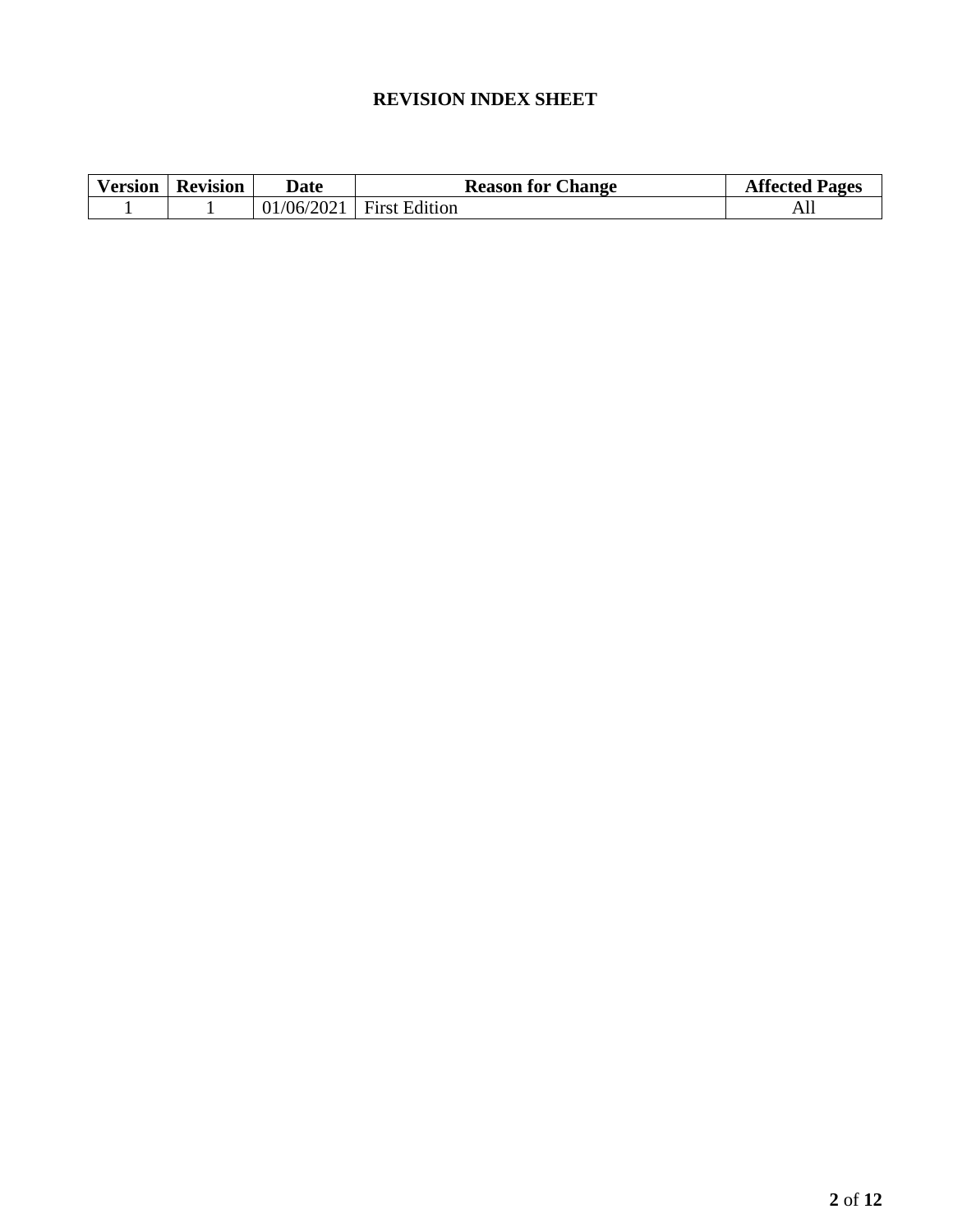# <span id="page-2-0"></span>**ABBREVIATIONS**

| <b>Term</b>           | <b>Definition</b>                                |
|-----------------------|--------------------------------------------------|
| AFI                   | Africa and Far East Indian Ocean                 |
| <b>APIRG</b>          | AFI Planning and Implementation Regional Group   |
| <b>APCC</b>           | <b>APIRG Projects Coordination Committee</b>     |
| <b>ATM</b>            | Air Traffic Management                           |
| <b>CNS</b>            | <b>Communication Navigation Surveillance</b>     |
| <b>COM</b>            | Communication                                    |
| <b>GANP</b>           | Global Air Navigation Plan                       |
| <b>ANP</b>            | Air Navigation Plan                              |
| <b>ICAO</b>           | <b>International Civil Aviation Organization</b> |
| <b>IIM</b>            | <b>Infrastructure and Information Management</b> |
| <b>OPMET</b>          | <b>Operational Meteorological</b>                |
| <b>PANS</b>           | Procedure for Air Navigation                     |
| <b>SARPs</b>          | <b>Standards ad Recommended Practices</b>        |
| <b>SW<sub>x</sub></b> | Space Weather                                    |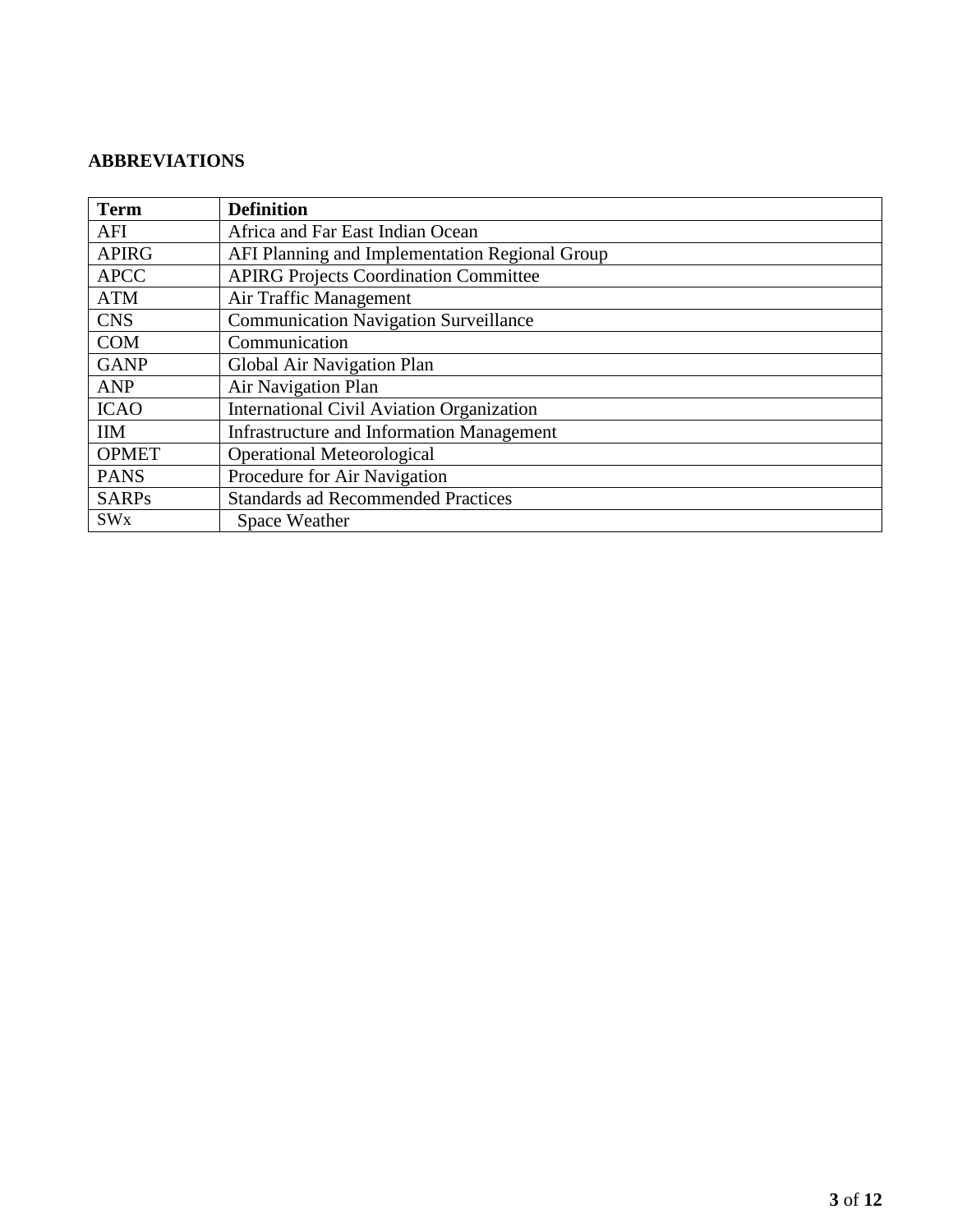## <span id="page-3-0"></span>**EXECUTIVE SUMMARY**

These Terms of Reference outline the requirements needed for the implementation of information concerning enroute space weather phenomena which may affect the safety of aircraft operations. The MET Project 3 **(Space Weather)** is aimed at ensuring correct and relevant provision of space weather service to international air navigation within the ICAO AFI region.

The IIM Sub-Group MET Project 3 (Space weather) is responsible for recommendations and assistance to States with respect to activities that will assist States to improve the implementation of Space weather information/ advisory, address deficiencies and corrective action.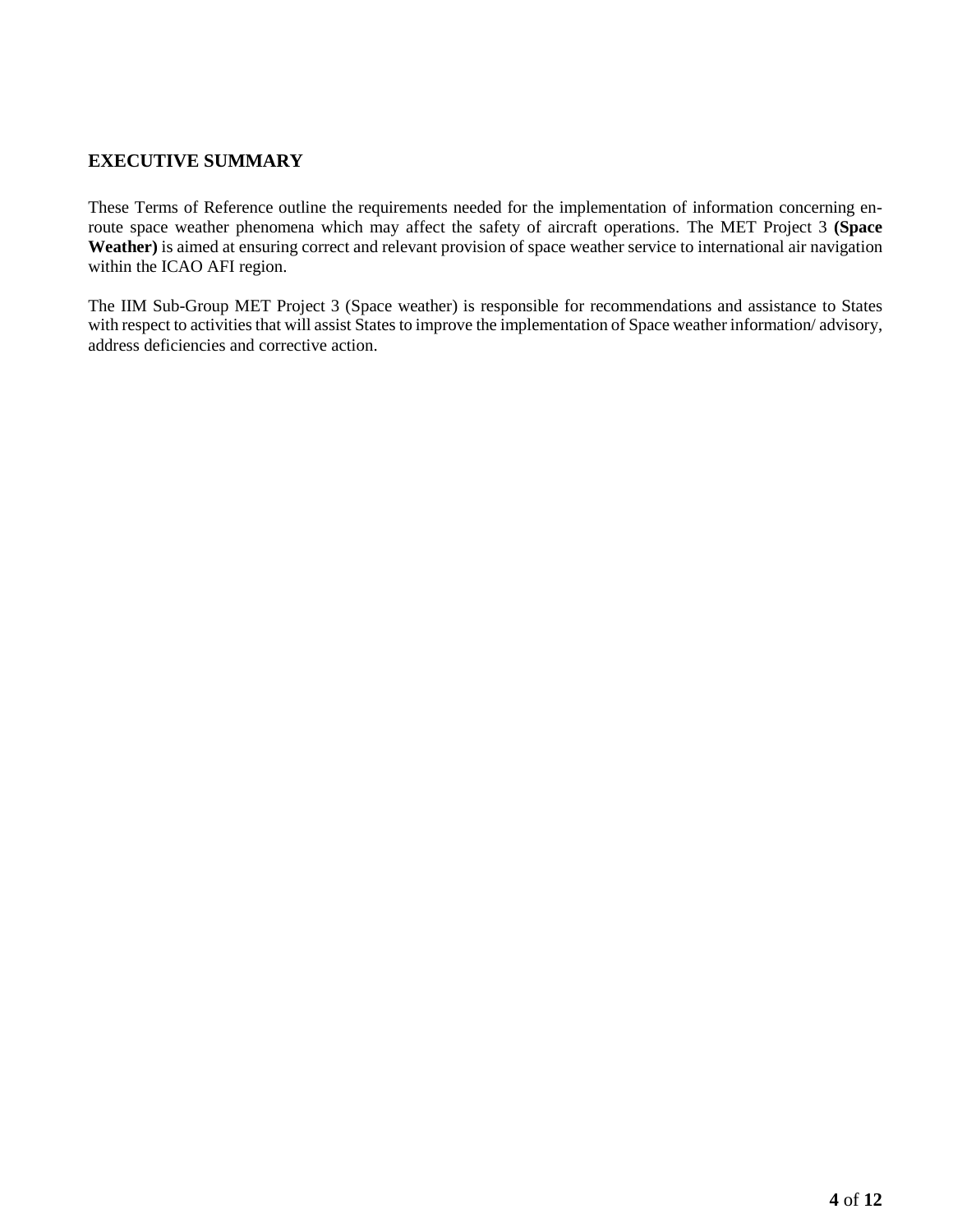# **Contents**

| APPENDIX A: TEAM MEMBERS IIM SUB-GROUP MET PROJECT 3 Erreur ! Signet non défini. |  |  |  |  |
|----------------------------------------------------------------------------------|--|--|--|--|
|                                                                                  |  |  |  |  |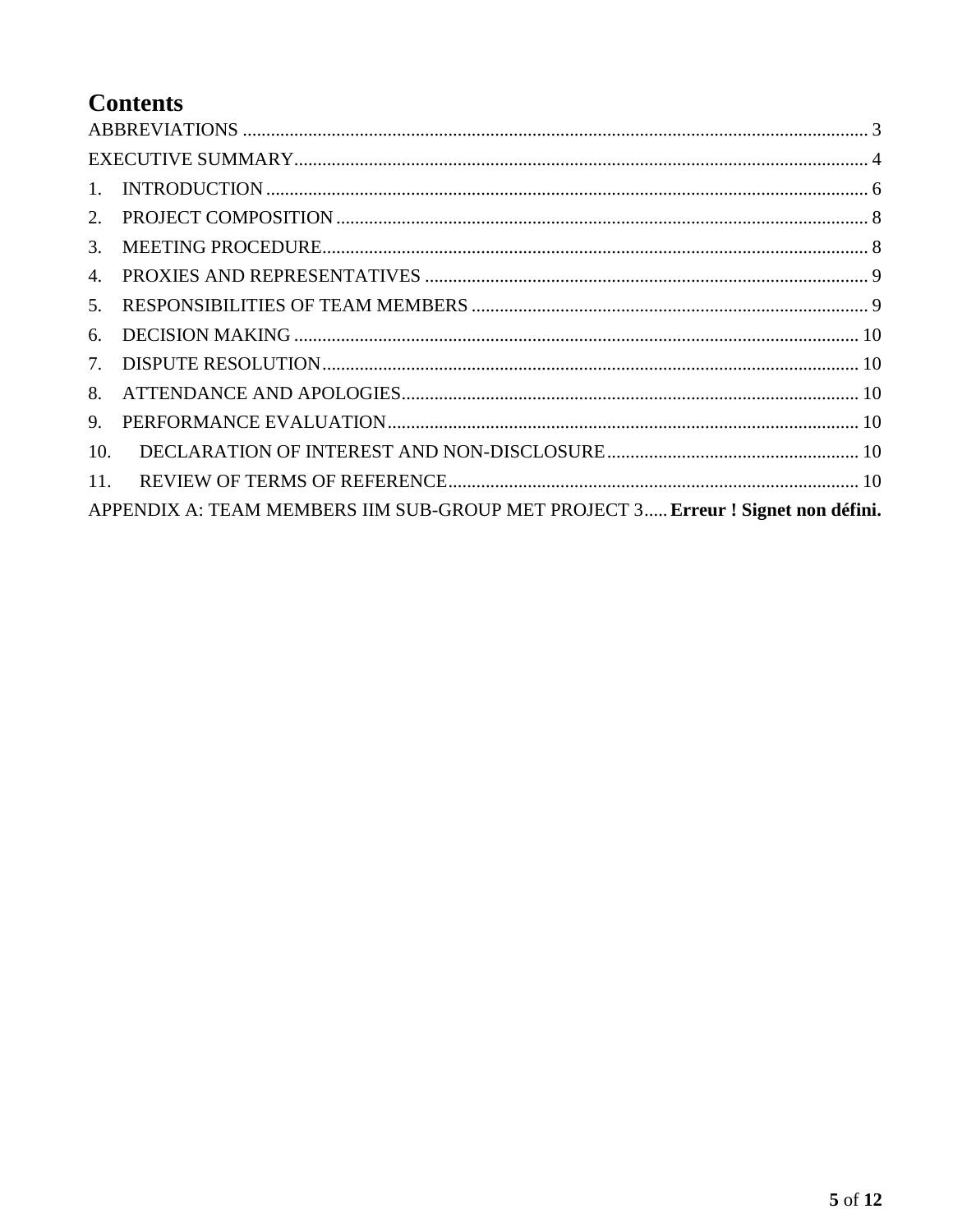## <span id="page-5-0"></span>**1. INTRODUCTION**

#### **1.1 Background:**

Research efforts, both nationally and internationally, are underway to gain a better understanding of the causes of space weather and its impacts on the environment, economy, public health and safety, and national security. In addition, increased collaboration between meteorological and space weather communities is showing the benefits of shared data, analysis techniques, and warnings. Due to our increasing reliance on technologies susceptible to space weather and the demonstrated importance of space weather to society, this Project promotes activities that further our understanding of this crossdisciplinary science and its practical applications.

Space Weather (SWx) refers to the variable conditions on the sun and in the space environment that can influence the performance and reliability of space-borne and ground-based technological systems, as well as endanger life or health. Most SWx occurs because emissions from the sun influence the space environment around Earth, as well as other planets. SWx events can have a considerable and significant impact on meteorological satellite and radio-communications- the two components of that are of most importance for aviation operations. The provision of space weather information will be a significant contribution to the achievement of the safety levels needed by civil aviation, especially in light of the remarkable traffic growth that is forecasted.

The information and services required for safe and efficient aircraft operations will be provided by designated global centres, assisted by regional centres passing relevant information to the global centres for dissemination. The working principle for the centres is to provide space weather advisory information that users can employ for decision-making. In this regard, the designated SWx Centres are required to provide information to satisfy the needs of the future Air Traffic Management (ATM) systems. As the future ATM system evolves, the demands on aeronautical meteorology (MET) will require improved or new systems, information, and products to support it.

The APIRG Infrastructure and Information Management Sub Group (IIM/SG) MET Project 3 has the task to assist States with the implementation of:

a) SIGMET and standards and recommended practices of Annex  $\overline{3}$  and Part V – MET of the AFI Air Navigation Plan (ANP), Volumes I, II, III concerning the issuance and distribution of enroute space weather phenomena including solar flares and coronal mass ejections; radiation storms, disturbances in Earth's magnetic field; atmospheric heating and ionospheric storms which are likely to affect the safety of aircraft operations, and the evolution of such phenomena in time and space;

b) An action plan to assist concerned States in their effort to implement systems that will enable the dissemination and provision of space weather information,

c) Create awareness and provide information and expertise in relation to the implementation of the Annex 3 requirements for space weather.

d) Develop a draft AFI Concept of Operations for the dissemination of space weather information in the AFI Region.

This will be in in accordance with the Standards and Recommended Practices (SARPs) of ICAO Annex 3, - *Meteorological service for international air navigation* and relevant guidance documents.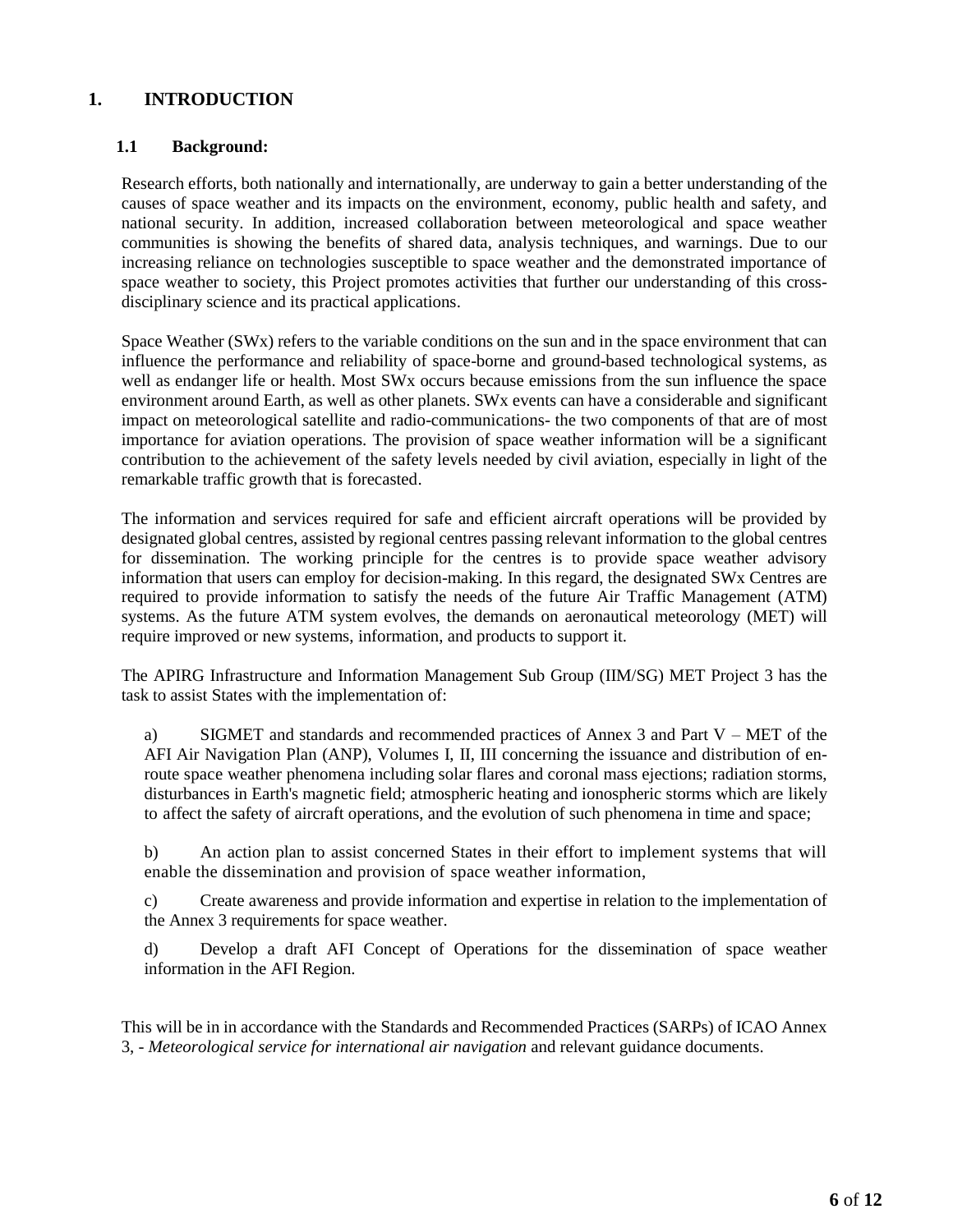## **1.2 Purpose and Objectives**

The IIM/SG MET Project 3, was established and mandated by APIRG to support the implementation of ICAO Annex 3 SARPs on SWx and to carry out specific activities aimed at enabling APIRG to discharge its functions and responsibilities in the area of space weather information provision.

The purpose of the IIM/SG MET Project 3 is to assist States with the implementation of the requirement for the provision of SWx information service to support international air navigation as part of ICAO's Global Air Navigation Plan (Doc 9750).

The objectives of the MET Project 3 are to:

- Carry out the activities and tasks defined by APIRG;
- Assist States with the implementation of the requirement for the provision of SWx information service to support international air navigation;
- Create awareness of the space weather information requirement within the aviation sector in the AFI region.
- support States with the requirements for the provision of space weather information for the safety of aircraft operations

The Mission of the MET Project 3 is to provide technical expertise to the AFI region in matters related to space weather science, services, and impacts.

#### **1.3 Key Functions**

The Project shall perform its function as guided by APIRG.

- a) Raise awareness, encourage, and support efforts relating to space weather within ICAO AFI region and the broader weather and climate enterprise.
- b) Foster the implementation of the provision of space weather information to the region.
- c) Provide advice and information to the ICAO AFI region on matters concerning space weather and assist in formulating statements and positions on related issues.
- d) Review the aeronautical requirements for space weather information services, as defined in the Standards and Recommended Practices (SARPs) of ICAO Annex 3/ Global Air Navigation Plan (Doc 9750), Technical Regulations, Volume II – *Meteorological Service for International Air Navigation,*  to ensure a common understanding amongst team members.
- e) Ability to provide the space weather information service to aviation decision-makers, as defined in the SARPs of Annex 3 -*Meteorological Service for International Air Navigation*.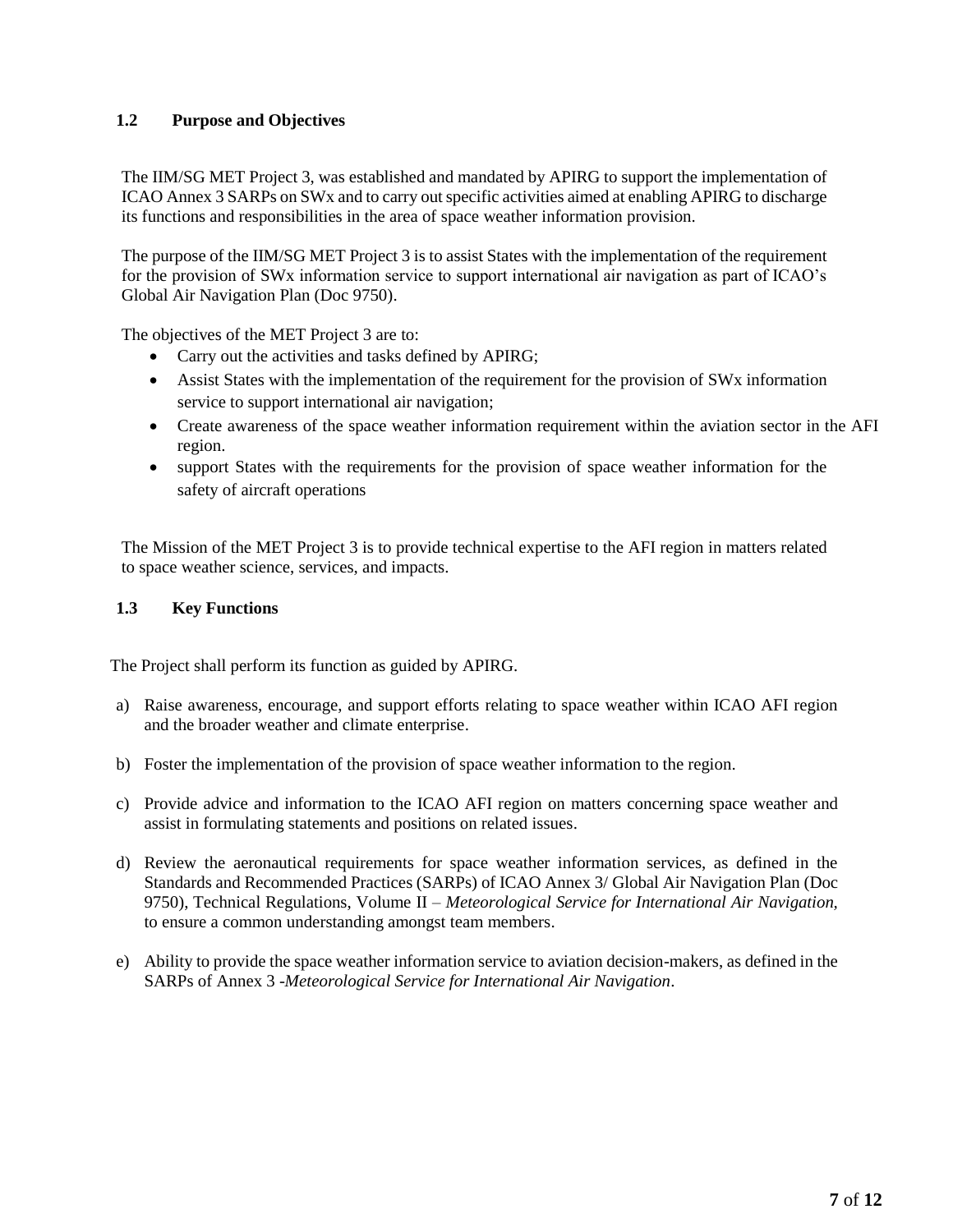### **1.4 Tasks**

- a) Coordinate and conduct meetings of MET Project 3.
- b) Hold workshops, and information sessions on SWx information provision for States within the AFI region to increase knowledge and understanding of the ICAO requirements.
- c) Review and update the list of deficiencies with regards to the provision of space weather information to international air navigation within ICAO AFI region and propose remedial actions.
- d) Develop a draft AFI Concept of Operations for the dissemination of SWx information within the African continent.

## <span id="page-7-0"></span>**2. PROJECT COMPOSITION**

The Project is made up of the Project Team Coordinator (PTC), Team members and the Secretary. Only permanent members or proxies have the voting rights. The IIM/SG MET Project 3 PTC is nominated by APIRG meeting and can serve a maximum of period as communicated by the IIMSG Chairperson.

## <span id="page-7-1"></span>**3. MEETING PROCEDURE**

## **3.1 Frequency**

The frequency of the IIM Sub-Group Meteorology project shall be once every two months. The frequency may be reduced by mutual consent of the committee should the need arise.

## **3.2 Notice of meeting**

The MET Project 3 PTC shall manage and schedule the frequency, date, and venue of the project meeting.

#### **3.3 Reporting to the IIMSG Chair**

The PTC shall submit the project progress report of the group's activities to the IIM Sub-Group Chair and/or Vice Chair during the IIMSG meeting or when requested.

The report shall include the following:

- Status of the project and activities completed.
- Project challenges encountered; and
- Recommendations to address challenges.

#### **3.4 Minutes**

The project meeting minutes shall be prepared by the Secretary for approval at the next MET Project 3 meeting

#### **3.5 Quorum**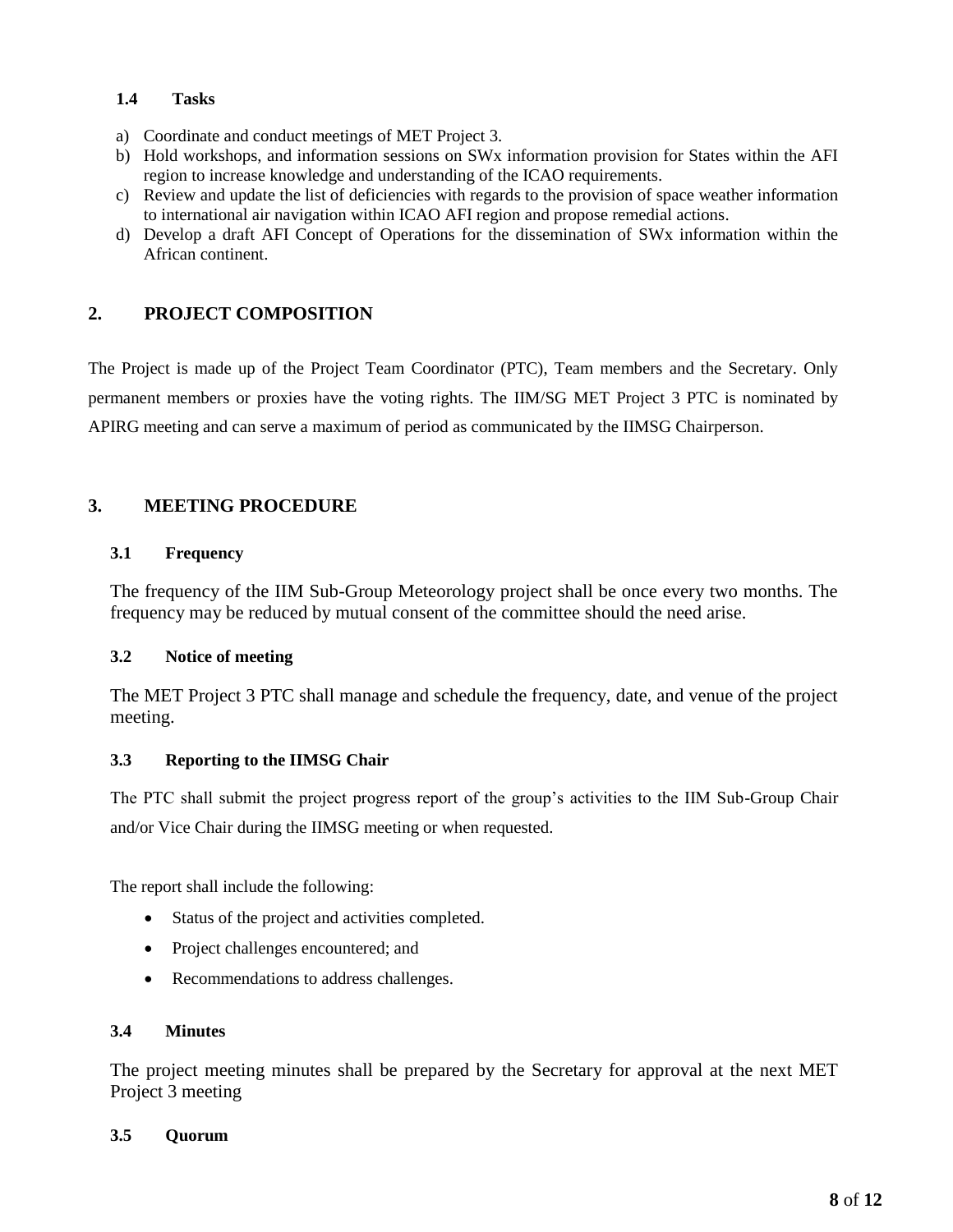The quorum for convening the meeting shall be determined by at least five team members confirming their attendance to the meeting.

# <span id="page-8-0"></span>**4. PROXIES AND REPRESENTATIVES**

- If a permanent member of the Project is unable to attend a meeting, he/she shall nominate a proxy by way of notifying the Project Secretary. The alternate must ideally be of appropriate seniority with delegated authority to participate in the decision-making process at the same level as the permanent member.
- The Project Secretary will inform the Project team members of the substitution at the beginning of the relevant meeting.
- The nominated proxy shall have all the rights of the permanent member at the attended meeting.
- The nominated proxy shall provide relevant comments/feedback of the Project team member they are representing, to the attended meeting.
- Other persons may be invited or co-opted as observers by the PTC or Team members.
- Due to the importance of the meeting and in the pursuit of the Project tasks and deliverables meeting attendance is essential. Should such attendance not be possible the rescheduling of such meeting shall be considered, but on an agreed date.
- In the event there is no quorum, the meeting may be cancelled.

## <span id="page-8-1"></span>**5. RESPONSIBILITIES OF TEAM MEMBERS**

## **5.1 Project Team Coordinator (PTC)**

- In the absence of PTC, the meeting is cancelled, unless an acting PTC is appointed.
- The Acting PTC shall be appointed by the PTC.
- The PTC is responsible for confirming that the quorum is present at every meeting.

## **5.2 Project Team Secretary**

- The Secretary shall distribute the meeting documentation, agenda, and previous minutes to all Team members at least seven (7) working days before the meeting.
- The secretary is responsible for minutes' decisions or resolutions and submits the draft minutes of the Project meeting to the coordinator within two (2) working days after the meeting, for review.

## **5.3 Project Team Members**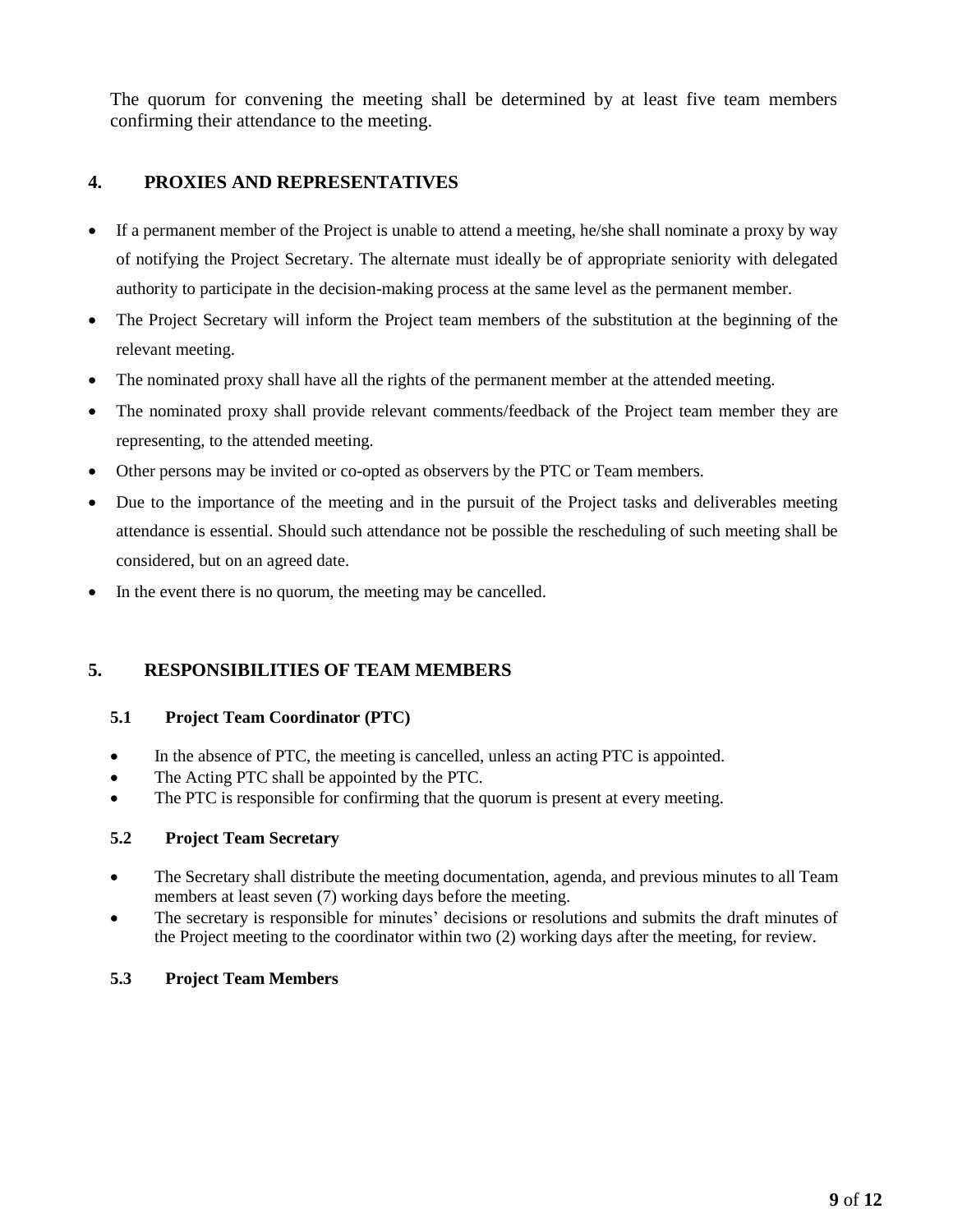- To provide participation and support to the Project, particularly with respect to the area of space weather information provision to international civil aviation.
- Ensure that there is collective ownership and promotion of common principles, standards, policies, guidelines as well as end-to-end technology strategies and roadmaps as it relates to Space weather information provision in the ICAO AFI region.

## <span id="page-9-0"></span>**6. DECISION MAKING**

The decision shall be taken on consensus of all Team members present at the meeting. The PTC is responsible for communicating the decision made. Any objections to either approval or rejection of a submission under consideration shall be raised so that, such objections where necessary, can be recorded in the proceedings of the Project meeting.

Matters can be cleared outside the meeting for approved submissions provided that such matters do not have material bearing on the submission or decision.

# <span id="page-9-1"></span>**7. DISPUTE RESOLUTION**

Any dispute/issue on which consensus cannot be reached will be settled through voting by the members. Team members have the right to note their objection to a decision with a reason.

# <span id="page-9-2"></span>**8. ATTENDANCE AND APOLOGIES**

The Project meeting attendance is compulsory for all Team members or their proxies. The Project members that cannot attend shall tender their apology to the Secretary before the scheduled meeting.

## <span id="page-9-3"></span>**9. PERFORMANCE EVALUATION**

The Project shall perform and carry out a self-assessment annually to assess its effectiveness in carrying out its functions set out in these ToR and shall report its conclusions and recommend any changes it considers necessary to the IIMSG.

## <span id="page-9-4"></span>**10. DECLARATION OF INTEREST AND NON-DISCLOSURE**

All permanent and invited members shall declare any conflict of interest where applicable.

## <span id="page-9-5"></span>**11. REVIEW OF TERMS OF REFERENCE**

The terms of reference shall be reviewed by the Project –every two years or as and when required.

These Terms of Reference were approved by and signed on behalf of the Met Project 3 by the: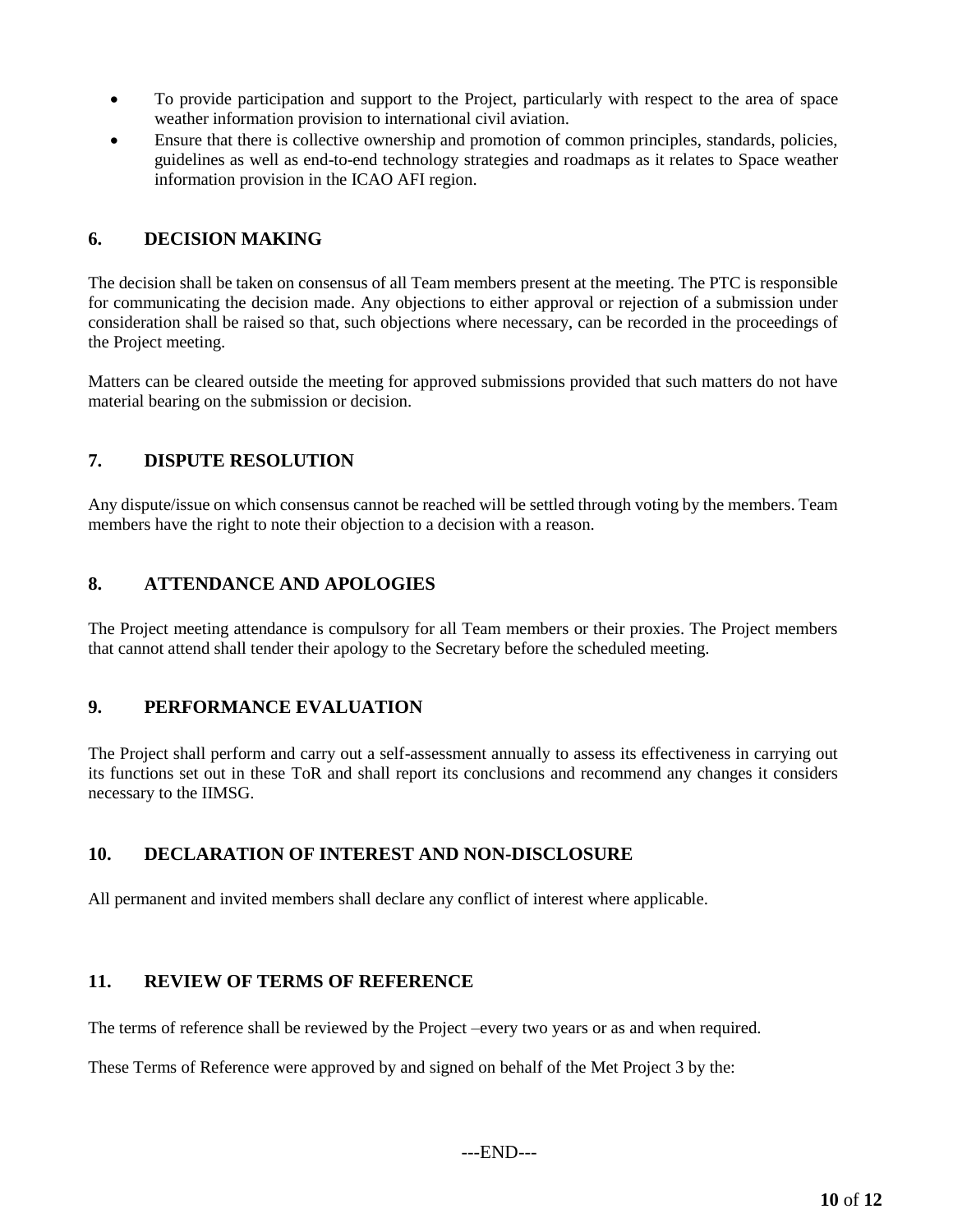# **IIMSG-MET PROJECT TEAM 3**

### **IMPLEMENTATION OF SPACE WEATHER REQUIREMENTS Project Team Coordinator: South Africa (***Dr. Rendani Nndanganeni)*

| NO               | <b>STATE/ORG</b> | <b>NAME</b>         | <b>DESIGNATION/</b>          | <b>OFFICIAL EMAIL</b> | <b>TELEPHONE</b>  | <b>PERSONAL</b> |
|------------------|------------------|---------------------|------------------------------|-----------------------|-------------------|-----------------|
|                  | <b>ANIZATION</b> |                     | <b>ORGANIZATION</b>          |                       |                   | <b>EMAIL</b>    |
| 1                | <b>SOUTH</b>     | Lebogang Makgati    | Meteorologist                | Lebogang.Makgati@     | +27 11 533 3359   |                 |
|                  | <b>AFRICA</b>    |                     | South African                | weathersa.co.za.      |                   |                 |
|                  |                  |                     | <b>Weather Service</b>       |                       |                   |                 |
| 2.               | <b>SOUTH</b>     | Khonzumusa          | Manager:                     | khonzumusah@atns.c    | $+27$ 11 607 1332 |                 |
|                  | <b>AFRICA</b>    | Hlophe              | Infrastructure R&D           | o.za                  |                   |                 |
|                  |                  |                     | <b>ATNS</b>                  |                       |                   |                 |
| 3.               | <b>SOUTH</b>     | Menzi Mkhize        | Engineer:                    | menzim@atns.co.za     | $+27116071332$    |                 |
|                  | <b>AFRICA</b>    |                     | Infrastructure R&D           |                       |                   |                 |
|                  |                  |                     | <b>ATNS</b>                  |                       |                   |                 |
| $\overline{4}$ . | <b>SOUTH</b>     | <b>Raoul Bester</b> | Specialist:                  | RaoulB@atns.co.za     | $+27$ 11 607 1248 |                 |
|                  | <b>AFRICA</b>    |                     | Aeronautical                 |                       |                   |                 |
|                  |                  |                     | Information                  |                       |                   |                 |
|                  |                  |                     | <b>ATNS</b>                  |                       |                   |                 |
| 5.               | <b>SOUTH</b>     | Mpho                | Space Weather                | mtshisaphungo@sans    | +27 28 312 1196   |                 |
|                  | <b>AFRICA</b>    | Tshisaphungo        | Practitioner                 | a.org.za              |                   |                 |
|                  |                  |                     | South African                |                       |                   |                 |
|                  |                  |                     | National Space               |                       |                   |                 |
|                  |                  |                     | Agency                       |                       |                   |                 |
| 6.               | <b>SOUTH</b>     | Keenan Janneker     | Space Weather                | kjanneker@sansa.org   | +27 28 285 0072 / |                 |
|                  | <b>AFRICA</b>    |                     | Practitioner                 | $\mathbf{z}$          | $+27713546881$    |                 |
|                  |                  |                     | South African                |                       |                   |                 |
|                  |                  |                     | National Space               |                       |                   |                 |
|                  |                  |                     | Agency                       |                       |                   |                 |
| 7.               | <b>TANZANIA</b>  | John Mayunga        | <b>Manager Aviation</b>      | john.mayunga@mete     | +255 22 246 0706  |                 |
|                  |                  |                     | and Marine Services          | 0.90.tz               |                   |                 |
|                  |                  |                     | Tanzania                     |                       |                   |                 |
|                  |                  |                     | Meteorological               |                       |                   |                 |
|                  |                  |                     | Authority (TMA)              |                       |                   |                 |
| 8.               | <b>TANZANIA</b>  | Ally Mussa          | Head of Aeronautical         | ally.mussa@meteo.g    | +255 22 246 0706  |                 |
|                  |                  |                     | at Julius Nyerere            | 0.tz                  |                   |                 |
|                  |                  |                     | <b>International Airport</b> |                       |                   |                 |
|                  |                  |                     | Tanzania                     |                       |                   |                 |
|                  |                  |                     | Meteorological               |                       |                   |                 |
|                  |                  |                     | Authority (TMA)              |                       |                   |                 |
| 9                | <b>ZIMBABWE</b>  | Naboth Sifiso       | Aeronautical                 |                       | +263 777 967 121  | nchaibva@gmai   |
|                  |                  | Craig Chaibva       | Meteorologist                |                       |                   | 1.com           |
|                  |                  |                     | Meteorological               |                       |                   |                 |
|                  |                  |                     | Services Department          |                       |                   |                 |
| 10               | <b>BOTSWANA</b>  | Olebile Kedule      | Civil Aviation               | olebile@gmail.com/o   | +26772852540/7376 |                 |
|                  |                  |                     | Authority of                 | kedule@caab.co.bw     | 5455              |                 |
|                  |                  |                     | Botswana                     |                       |                   |                 |
| 11               | <b>ZAMBIA</b>    | Alex Sinyangwe      | Zambia Civil                 | Alex.Sinyangwe@ca     |                   |                 |
|                  |                  |                     | <b>Aviation Authority</b>    | a.co.zm               |                   |                 |
|                  | <b>ZAMBIA</b>    | Lyson Phiri         | Senior Aeronautical          |                       |                   |                 |
| 12               |                  |                     | Meteorologist/Zambi          | phirilydon2013@gma    |                   |                 |
|                  |                  |                     | a Meteorological             | il.com                |                   |                 |
|                  |                  |                     | Department.                  |                       |                   |                 |
| 13               | <b>BENIN</b>     | Justin              | <b>Inspecteur MET</b>        | j.noukpozounkou@an    | +229 95 86 78 16  |                 |
|                  |                  | Noukpozounkou       |                              | ac.bj                 |                   |                 |
|                  |                  |                     |                              |                       |                   |                 |